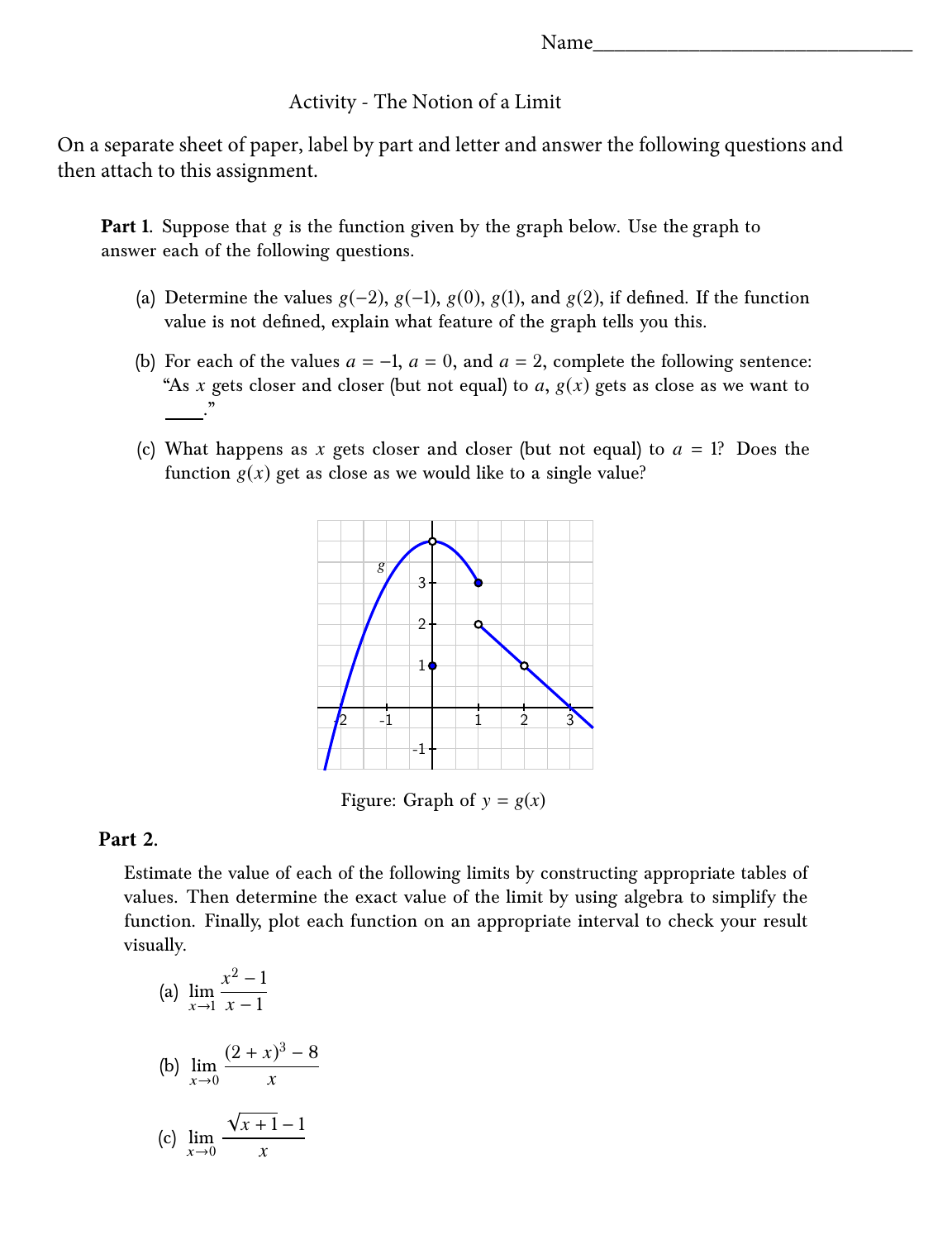**Part 3.** Let  $g(x) = -\frac{|x+3|}{|x+3|}$  $\frac{x+3}{x+3}$ .

- (a) What is the domain of  $g$ ?
- (b) Use a sequence of values near  $a = -3$  to estimate the value of  $\lim_{x \to -3} g(x)$ , if you think the limit exists. If you think the limit doesn't exist, explain why.
- $|x+3|$ (c) Use algebra to simplify the expression  $\frac{|x+3|}{x+3}$  and hence work to evaluate lim<sub>x→−3</sub> g(x) exactly, if it exists, or to explain how your work shows the limit fails to exist. Discuss how your findings compare to your results in (b). **(Hint:**  $|a| = a$  whenever  $a \ge 0$ , but  $|a| = -a$  whenever  $a < 0$ .)
- (d) True or false:  $g(-3) = -1$ . Why?
- (e) True or false:  $-\frac{|x|}{x}$ x + + 3  $\frac{3}{3}$  = -1. Why? How is this equality connected to your work | above with the function  $g$ ?
- (f) Based on all of your work above, construct an accurate, labeled graph of now know about  $\lim_{x \to -3} g(x)$ .  $y = g(x)$  on the interval  $[-4, -2]$ , and write a sentence that explains what you
- **Part 4.** For each of the following prompts, sketch a graph on the provided axes of a function that has the stated properties.



(a)  $y = f(x)$  such that

- $f(x) = 1$
- $f(-2) = 2$  and  $\lim_{x \to -2}$ <br>•  $f(-1) = 3$  and  $\lim_{x \to -1}$ .  $f(x) = 3$
- $f(1)$  is not defined and  $\lim_{x \to 1} f(x) = 0$
- $f(2) = 1$  and  $\lim_{x \to 2} f(x)$  does not exist.

(b)  $y = g(x)$  such that

- $g(-2) = 3$ ,  $g(-1) = -1$ ,  $g(1) = -2$ , and  $g(2) = 3$
- At  $x = -2, -1, 1$  and 2, g has a limit, and its limit equals the value of the function at that point.
- $g(0)$  is not defined and  $\lim_{x\to 0} g(x)$  does not exist.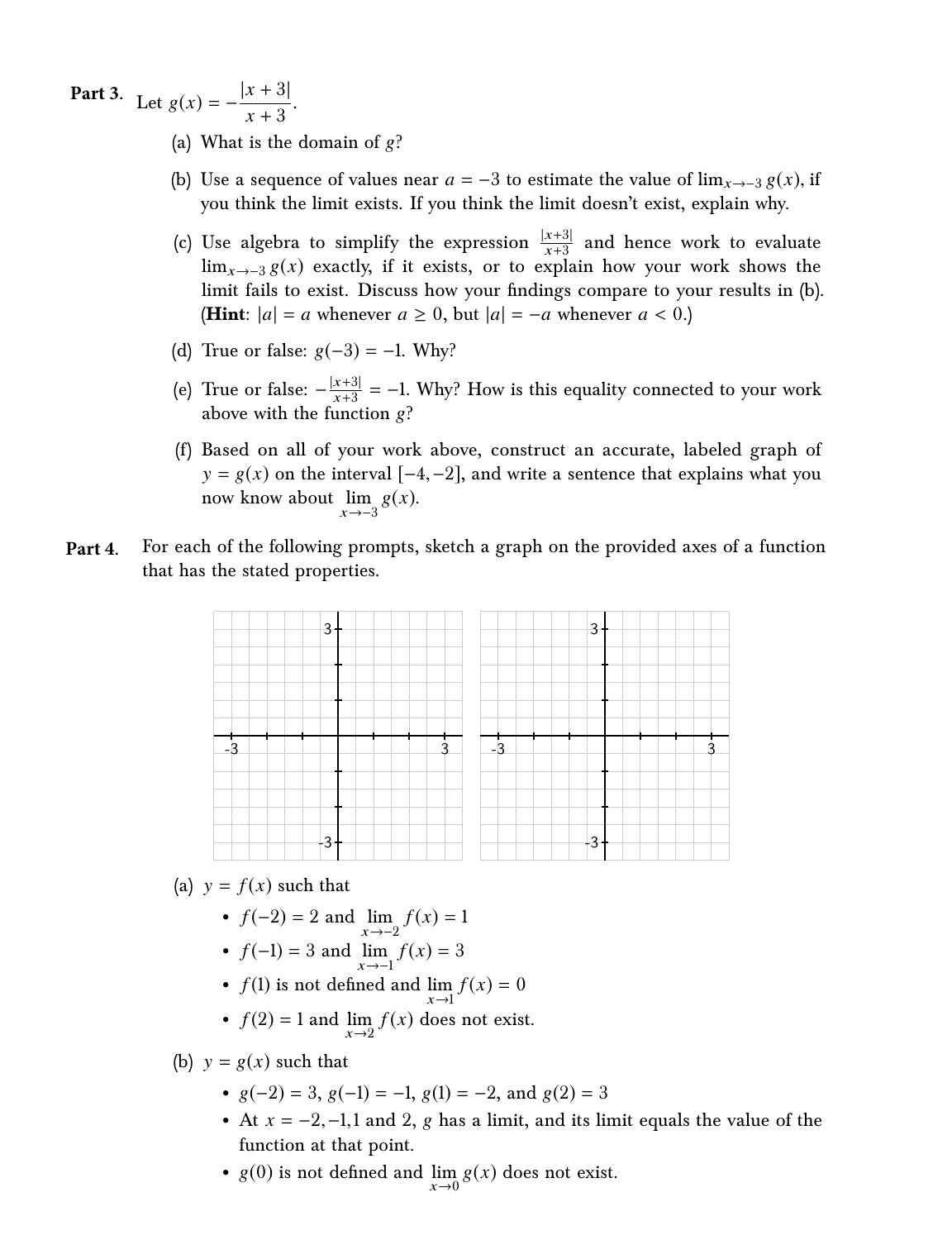



- $\bullet$   $\lim_{x\to 2} h(x) = \infty$
- $\bullet$   $\lim_{x \to -2^+} h(x) = \infty$
- $\bullet$   $\lim_{x \to -2^{-}} h(x) = -\infty$

(d)  $y = k(x)$  such that

- $k(0) = 3$
- $\lim_{x \to 0^{-}} k(x) = 4$
- $\lim_{x \to 0^+} k(x) = 2$
- $\cdot$   $\lim_{x \to -\infty} h(x) = -\infty$
- $-5$   $-4$   $-3$   $-2$   $-1$  | 1 2 3 4 5  $\overline{5}$  $\mathbf{A}$  $\cdot$ 3  $-2 -1 +$ 1  $-2$  $-3$  $-4$ 5 x y
	- $\lim_{x \to -\infty} h(x) = 0$
	- $\lim_{x\to\infty} h(x) = 0$
	- $f(0) = 0$
	- $\lim_{x\to\infty} h(x) = 3$
	- $\lim_{x \to 4^{-}} h(x) = -\infty$
	- $\bullet$   $\lim_{x \to 4^+} h(x) = \infty$

**Part 5.** Using limits and correct limit notation, find all horizontal and vertical asymptotes for the following functions.

(a) 
$$
f(x) = \frac{2x^2 + x - 1}{x^2 + x - 2}
$$
   
 (b)  $g(x) = \frac{x^3 - x}{x^2 - 6x + 5}$